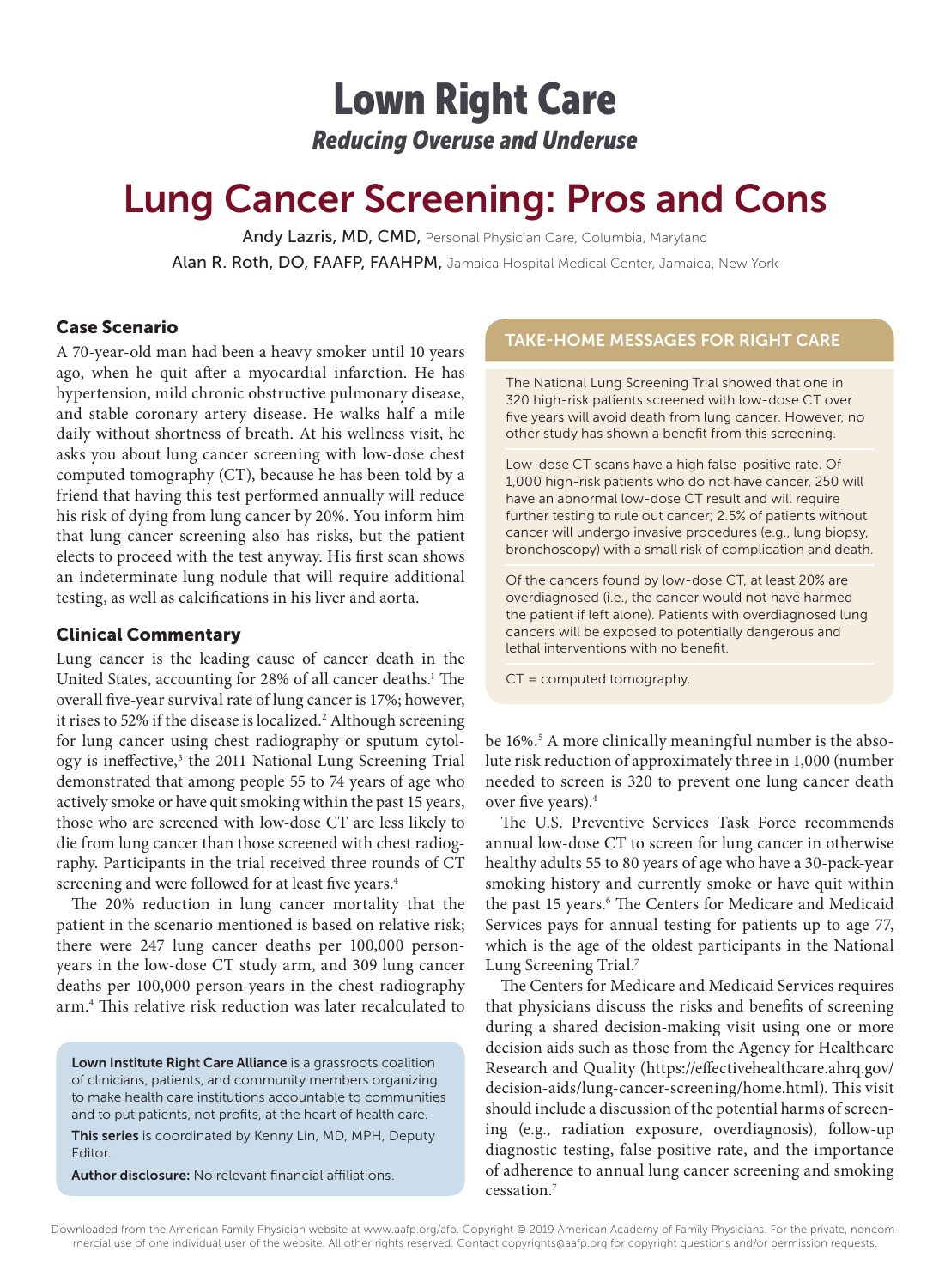### LOWN RIGHT CARE

Although the American Cancer Society and the American College of Radiology endorse lung cancer screening,<sup>8,9</sup> the American Academy of Family Physicians concludes that because the National Lung Screening Trial results have not been reproduced in a community setting, the evidence is insufficient to make a recommendation.10 Only 2% to 3% of the 8 million Americans who are eligible receive lung cancer screening, reflecting a reluctance of physicians to recommend it.<sup>5</sup> Data indicate that most physicians who discuss lung cancer screening with patients do not accurately convey the benefits and harms of testing. In a small study of physicians who counseled patients on low-dose CT screening, none were able to accurately convey information about screening to their patients, and all of these physicians minimized the risks.<sup>11</sup>

#### **BENEFITS**

In the National Lung Screening Trial, three out of 1,000 high-risk people screened annually for three years and followed for five years avoided death from lung cancer.<sup>4</sup> It is unclear how long this benefit lasts. Patients most likely to benefit have more risk factors and more pack-years of smoking, but also tend to die of other causes sooner than healthier former smokers.<sup>12</sup> It is also important to note that three smaller studies of low-dose CT screening showed no benefit of screening, and when those studies were pooled with National Lung Screening Trial data, there was collectively no decrease in lung cancer mortality.13 Finally, in real-world experience, lowdose CT detects cancers less often than in the National Lung Screening Trial,<sup>5</sup> meaning that even fewer people may benefit than the National Lung Screening Trial results predict.

#### **HARMS**

*False Positives.* According to the National Lung Screening Trial, approximately 250 out of 1,000 high-risk patients screened who do not have cancer will be told their low-dose CT scans show an abnormality that may be cancer.<sup>14</sup> Early data from community use of low-dose CT suggest that the false-positive rate may be even higher.<sup>15</sup> False-positive results can lead to unnecessary further testing, cause patient anxiety and harm, and increase health care costs. A total of 95% of abnormal low-dose CT results are false-positives. Often, a questionable nodule will be followed by serial high-dose CT or positron emission

#### COSTS OF LUNG SCANS AND PROCEDURES

| <b>Test</b>            | Representative<br>fair price* |
|------------------------|-------------------------------|
| Low-dose CT            | \$300+                        |
| Chest CT with contrast | \$500 ‡                       |
| Lung biopsy            | \$900‡                        |
| PFT                    | \$3,000 ±                     |
| Lung surgery           | \$13,000 \$                   |

CT = computed tomography; PET = positron emission tomography.

\*—The fair price represents reasonable out-of-pocket costs based on price comparisons. Actual cost will vary with insurance and by region.

†—Source: Choosing Wisely. http://www.choosing wisely.org/patient-resources/ct-scans-to-find-lungcancer-in-smokers/ (accessed March 28, 2019). ‡—Source: HealthCare Bluebook, https://www.health carebluebook.com/ui/consumerfront (accessed March 28, 2019).

tomography, exposing the patient to radiation. Approximately one in 40 people with positive low-dose CT results will need invasive procedures such as a lung biopsy or bronchoscopy,<sup>5</sup> putting them at risk of complications (e.g., pneumothorax, infection, death). In addition, lowdose CT scans show incidental abnormalities in other organs that can lead to overtesting and overtreatment.

*Overdiagnosis.* Many cancers are indolent and will not lead to death if left alone. Other cancers grow slowly, and patients die of something unrelated to the cancer. Screening tests such as lowdose CT will detect these cancers, often exposing patients to surgery, radiation, and chemotherapy, all of which can lead to death and injury, for cancers that would have been harmless if not detected. An estimated 18% to 67% of lung cancers detected with low-dose CT screening may be overdiagnosed, $16,17$  exposing many patients to unnecessary risk.

## Resolution of Case

After six months, repeat CT of the lungs and abdomen was performed, the results of which were unremarkable. The radiologist advised continuing to check CT results periodically to assure stability of the benign-appearing nodules. The patient decided to forgo further screening for lung cancer.